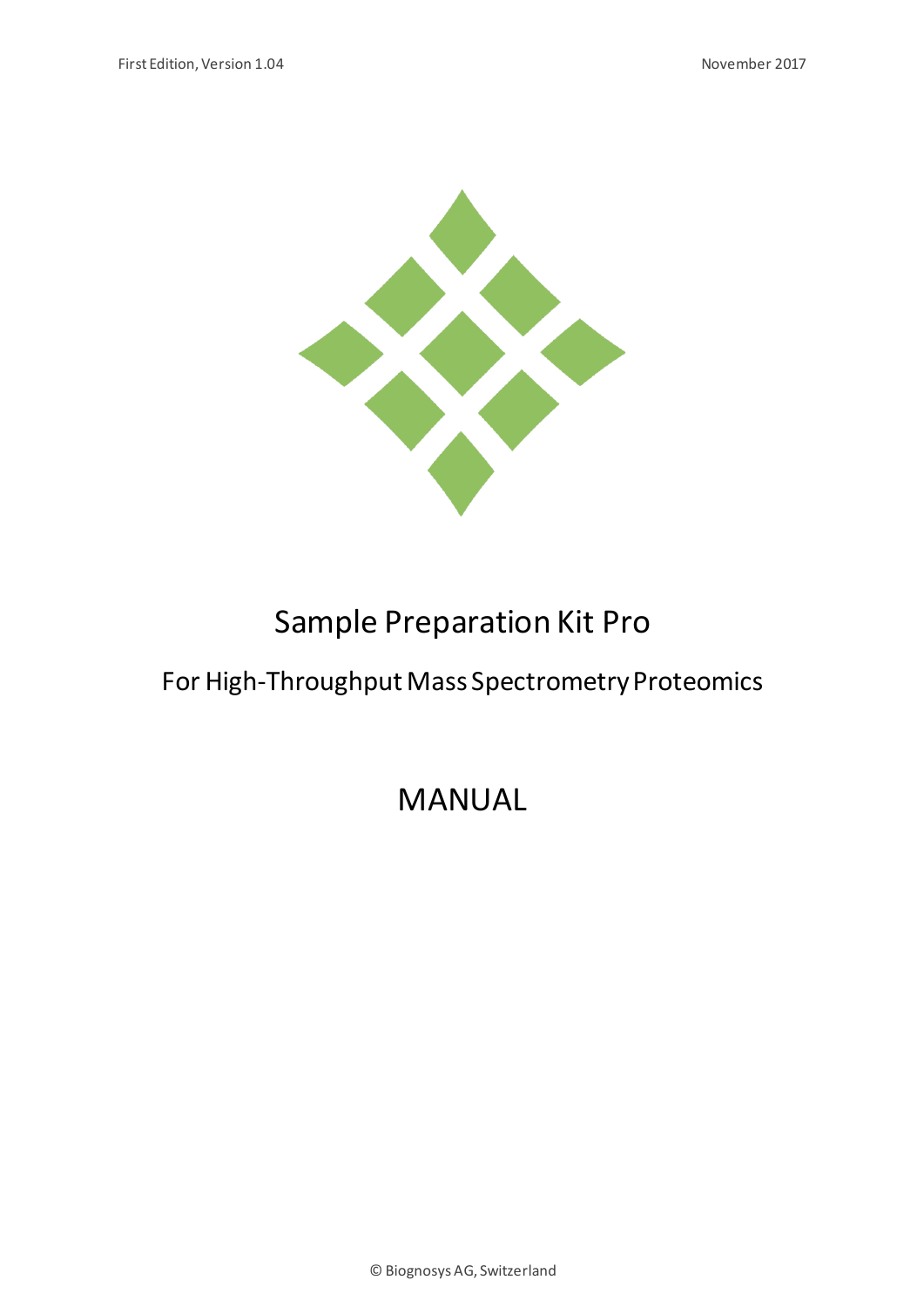# Table of Contents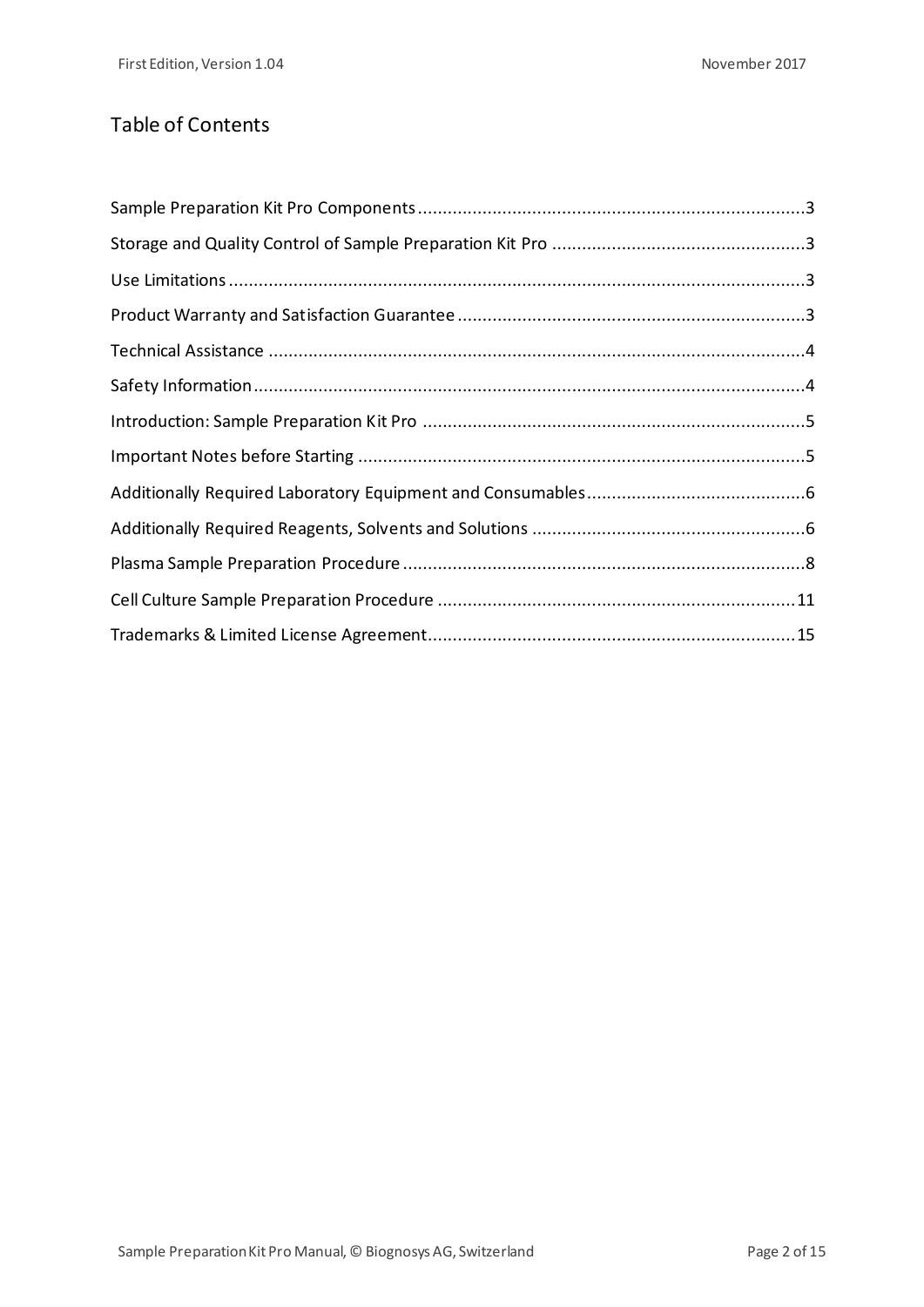## Sample Preparation Kit Pro Components

|        | Sample Preparation Kit Pro      | Part No: Ki-3013<br>Sufficient for analysis of 96 samples<br>Allows processing of two batches (2x 48) |
|--------|---------------------------------|-------------------------------------------------------------------------------------------------------|
|        | <b>Alkylation Solution</b>      | 2x 10 ml tube, yellow cap                                                                             |
|        | <b>Reduction Stock Solution</b> | 2x 0.5 ml tube, orange cap                                                                            |
|        | <b>LC Solution</b>              | 4x 10 ml tube, clear cap                                                                              |
|        | 10x Dilution Buffer             | 2x 10 ml tube, green cap                                                                              |
|        | Denature Buffer                 | 2x 10 ml tube, violet cap                                                                             |
|        | 96-well MACROSpin Plate         | 1x with 2x 96-well plate included                                                                     |
|        | 96-well Plate                   | 3x 96-well plate packaged separately                                                                  |
|        | 96-well Plate Sealer            | 6x plate sealer                                                                                       |
| Manual |                                 | Available at                                                                                          |
|        |                                 | www.biognosys.com/shop/sample-<br>preparation-kit-pro                                                 |

## Storage and Quality Control of Sample Preparation Kit Pro

Immediately after receiving the kit store:

- ◆ Reduction Stock Solution and Alkylation Solution at +4<sup>o</sup>C and **protected from light**
- All other components should be stored dry at room temperature (15–25°C)

In accordance with Biognosys' Quality Management System, each lot of the kit is tested against predetermined specifications to ensure consistent product quality.

#### Use Limitations

The Sample Preparation Kit Pro is intended for mass spectrometry proteomics applications and research use only. This product is not intended for the diagnosis, prevention, or treatment of a disease. All due care and attention should be exercised in the handling of the products.

#### Product Warranty and Satisfaction Guarantee

Biognosys guarantees the performance of the product when following the instructions and protocols described in this product manual. However, the user must determine the suitability of the product for the intended use. Should the product fail to perform satisfactorily due to any reason other than misuse, Biognosys will replace it free of charge. Biognosys reservesthe right to change, alter, or modify any product to enhance its performance and design.

If you have questions about product specifications or performance, please contact us at [support@biognosys.com.](mailto:support@biognosys.com) We also encourage you to contact us if you have any suggestions for improving product performance or for its use in new applications and techniques.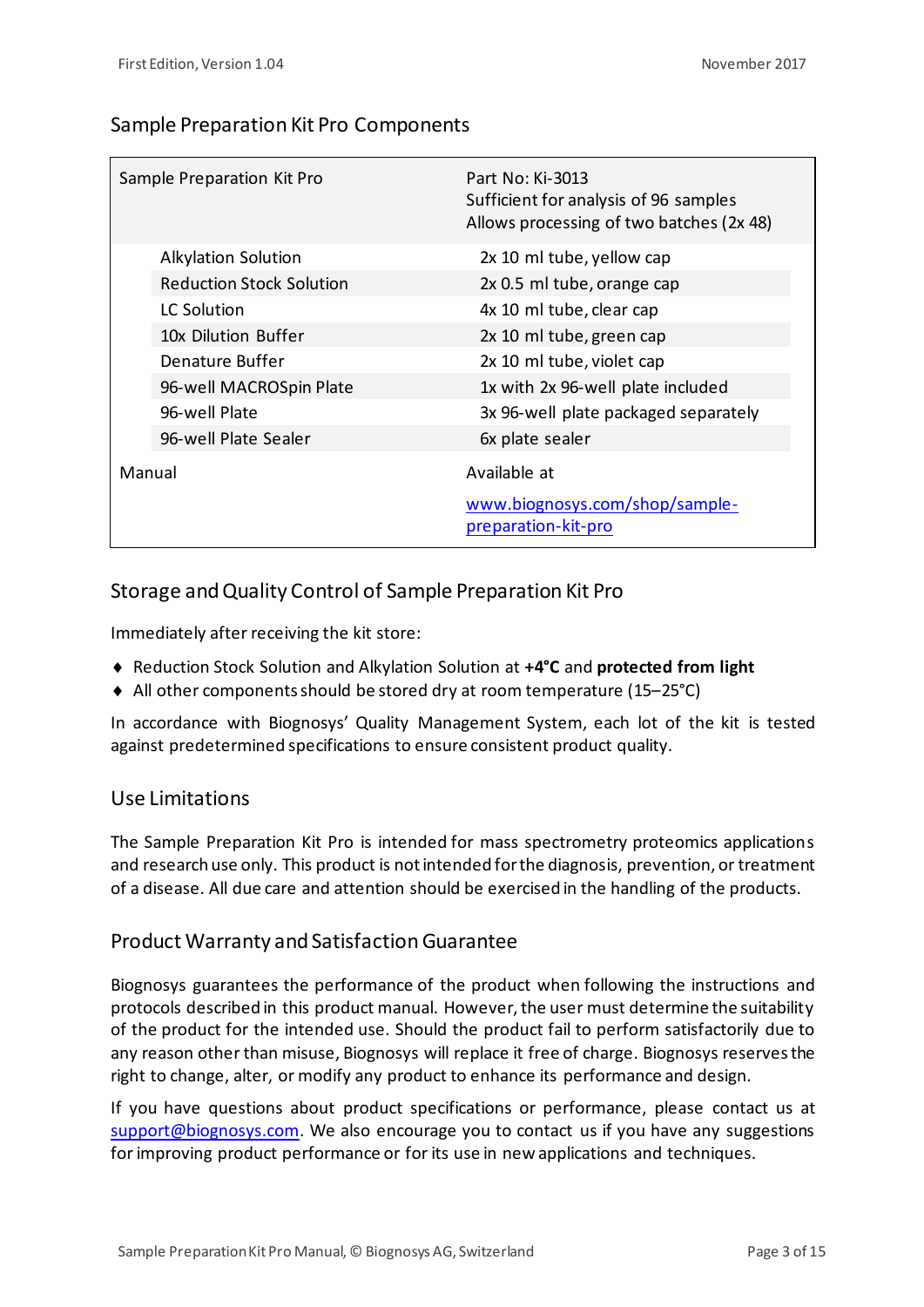### Technical Assistance

Our Technical Department is composed of experienced scientists with extensive practical and theoretical expertise in proteomic technologies and bioinformatics. If you have any questions or experience any difficulties with the Sample Preparation Kit Pro please do not hesitate to contact us at [support@biognosys.com](mailto:support@biognosys.com) call +41 44 738 20 40 or visit [www.biognosys.com/shop/sample-preparation-kit-pro](https://www.biognosys.com/shop/sample-preparation-kit-pro).

#### Safety Information

When working with chemicals, always wear a suitable lab coat, disposable gloves, and protective goggles. For more information, please consult the material safety data sheet (MSDS) available online in PDF format at [www.biognosys.com/shop/sample-preparation-kit](https://www.biognosys.com/shop/sample-preparation-kit-pro)[pro](https://www.biognosys.com/shop/sample-preparation-kit-pro).

The following risk and safety phrases apply to components of the Sample Preparation Kit Pro.

10X Dilution Buffer: Harmful if swallowed.

Alkylation Solution: Toxic if swallowed, may cause allergy or asthma symptoms or breathing difficulties if inhaled, may cause an allergic skin reaction, may cause long lasting harmful effects to aquatic life.

Dissolution Buffer: Highly flammable liquid and vapour, causes serious eye irritation.

Reduction Stock Solution: Harmful if swallowed, causes skin and eye irritation, may cause respiratory irritation.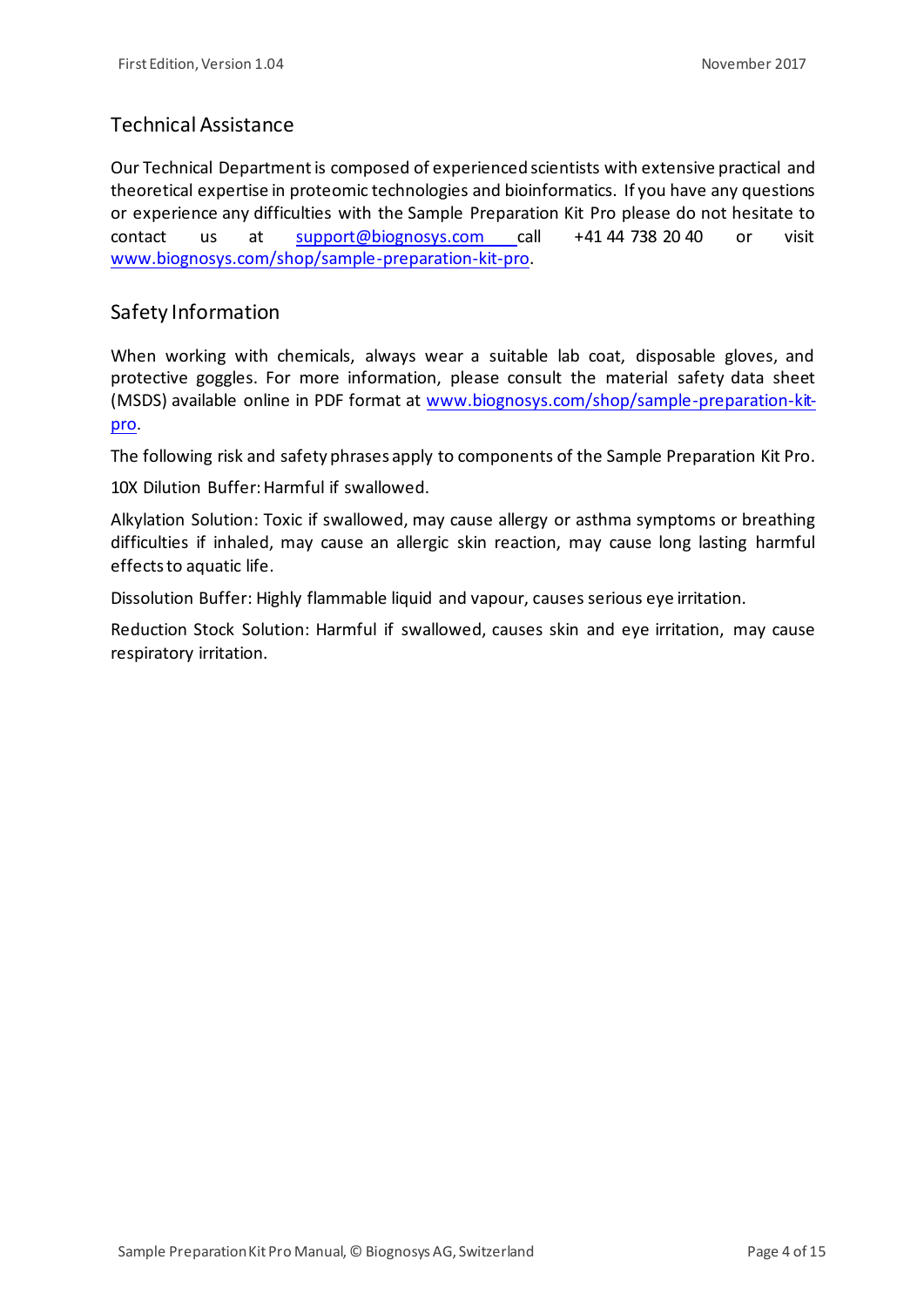### Introduction: Sample Preparation Kit Pro

Mass spectrometry based proteomics has become a prominent tool in biology and medicine in recent years due to its ability to identify and to precisely quantify thousands of proteins from different samples.

However, variability in sample preparation between experiments and individual samples remain an enormous source of experimental bias, especially in high-throughput applications. Since the proteomes of natural samples are extremely complex with typically 100'000s of peptides present, spanning over several orders of magnitude, it is challenging to establish a reliable method for preparing protein samples for analysis with mass spectrometry.

Biognosys' Sample Preparation Kit Pro is a simple-to-use standardized kit for high-throughput mass spectrometry proteomics of mammalian cell cultures and plasma/serum samples. The protocols work well with all mass spectrometry based proteomics applications such as SRM/MRM/PRM, HRM/DIA/SWATH and shotgun MS/MS.

#### Important Notes Before Starting

Before starting with the sample preparation, read through the steps carefully and make sure all the required reagents and equipment are available.

Use only highest purity solvents and water (ideally LC-MS grade) throughout the protocol to prepare buffers and solutions.

The kit components are sufficient for 96 human plasma or cell culture sample preparations.

The kit is designed to be used in 2 batches of 48 samples each. All reagents are supplied in two or four tubes / vials. All plates should be sealed after the first use and stored appropriately until the second usage. Note that when starting processing the second batch wells of the 96 well plate matching the unused part of the MACROSpin plate should be used.

To process 96 samples as a single batch all provided reagents are needed.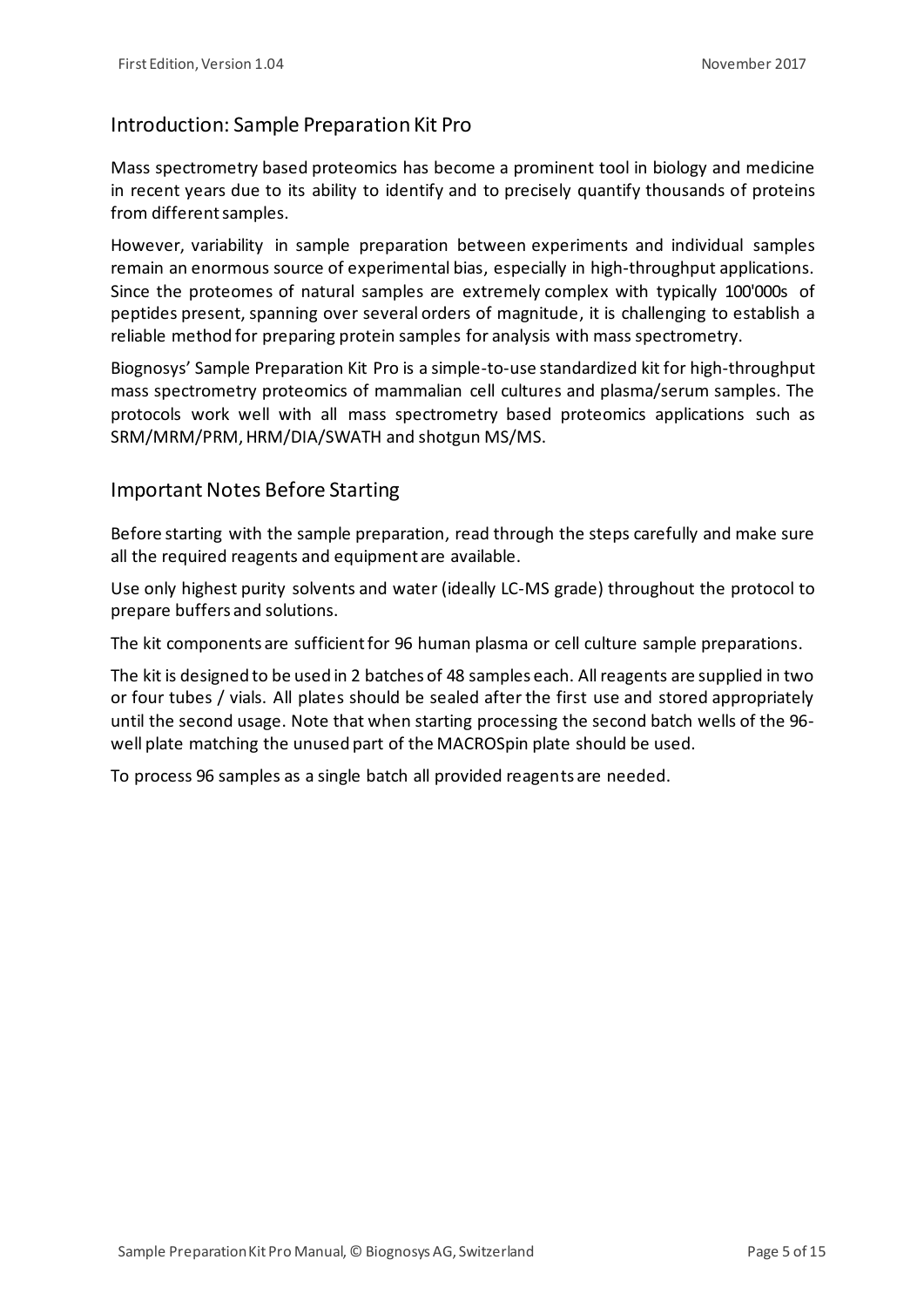# Additionally Required Laboratory Equipment and Consumables

Multichannel (5  $\mu$ l – 200  $\mu$ l) and single channel pipettes (0.5  $\mu$ l – 1000  $\mu$ l) with corresponding tips

Liquid trays for multichannel pipettes

Glass syringe (100 µl)

pH paper (recommended universal pH indicator paper pH 1-10 with colour scale) or pH meter with small combined glass electrode

Vortex mixer

15 ml plastic tubes

Benchtop centrifuge

Thermomixer at +37°C compatible with 96-well plates

Centrifuge with plate rotor and cooling option (+4°C)

Vacuum centrifuge with plate rotor

LC-MS vials or autosampler compatible with 96-well plate

# Additionally Required Reagents, Solvents and Solutions

| Sequencing grade modified trypsin, stock solution at<br>$0.4 \mu$ g/µl<br>(recommended Promega Product Catalog#V5113) | Note 1<br>Solution can be stored at<br>room temperature for up<br>to one year.                   |
|-----------------------------------------------------------------------------------------------------------------------|--------------------------------------------------------------------------------------------------|
| 10% $(v/v)$ TFA solution, prepare at least 2 ml for 48 samples (Note 1, Note 2)                                       |                                                                                                  |
| Methanol, at least 15 ml for 48 samples                                                                               |                                                                                                  |
| Water                                                                                                                 | Note 2<br>Use a glass syringe to<br>pipette strong acidic<br>solutions like<br>concentrated TFA. |
| Acetonitrile                                                                                                          |                                                                                                  |
| C18 Cleaning Solution, prepare at least 15 ml for 48 samples (Note 1)                                                 |                                                                                                  |
| ◆ 80% (v/v) Acetonitrile<br>$\bullet$ 0.1% (v/v) TFA (Note 2, Note 3)<br>In water                                     | Note 3<br>Use 10% (v/v) TFA<br>solution.                                                         |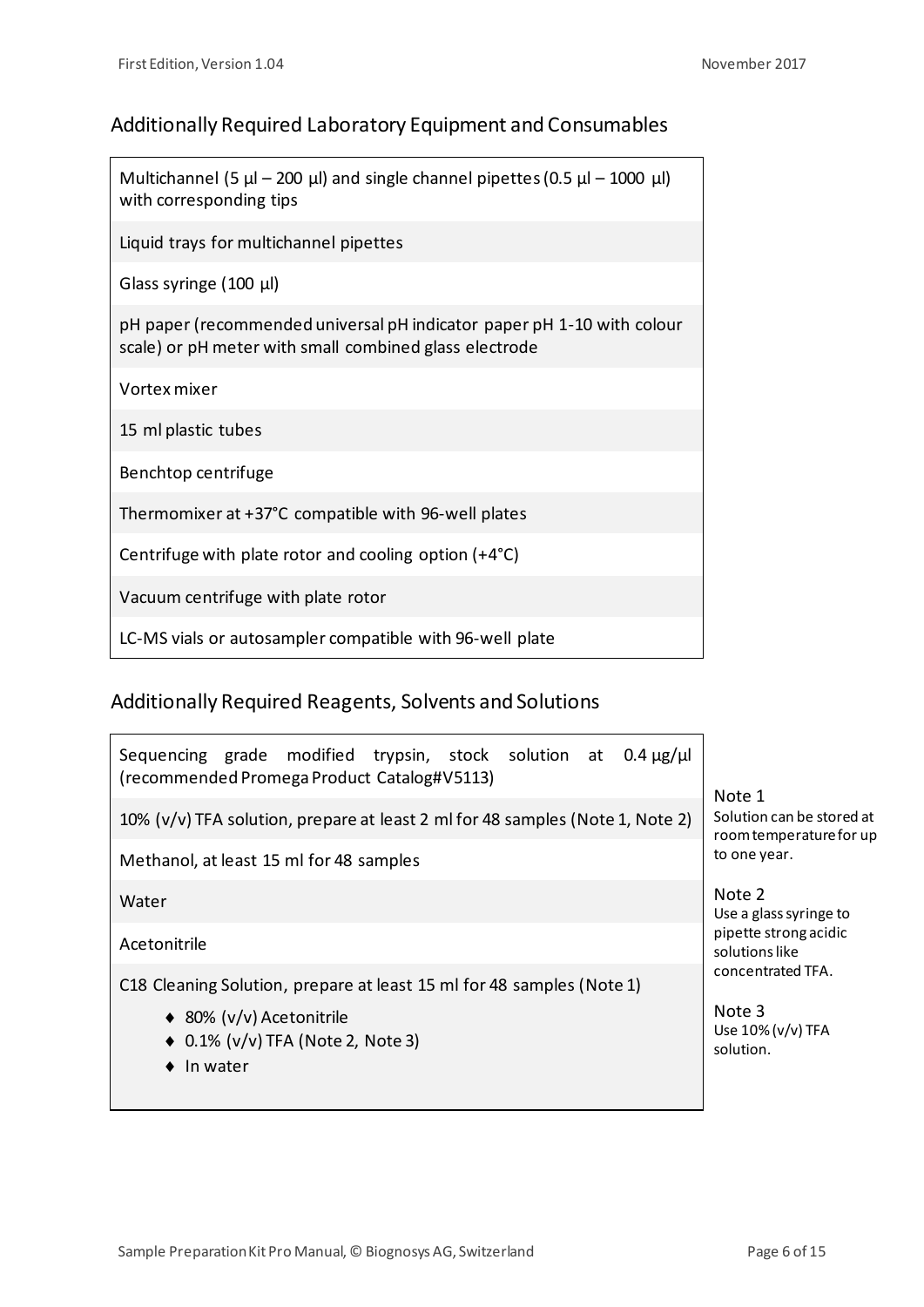C18 Washing Solution, prepare at least 60 ml for 48 samples (Note 1)

- ◆ 1% (v/v) Acetonitrile
- ◆ 0.1% (v/v) TFA (Note 2, Note 3)
- $\bullet$  In water

C18 Elution Solution, prepare at least 20 ml for 48 samples (Note 1)

- ◆ 50% (v/v) Acetonitrile
- ◆ 0.1% (v/v) TFA (Note 2, Note 3)
- $\bullet$  In water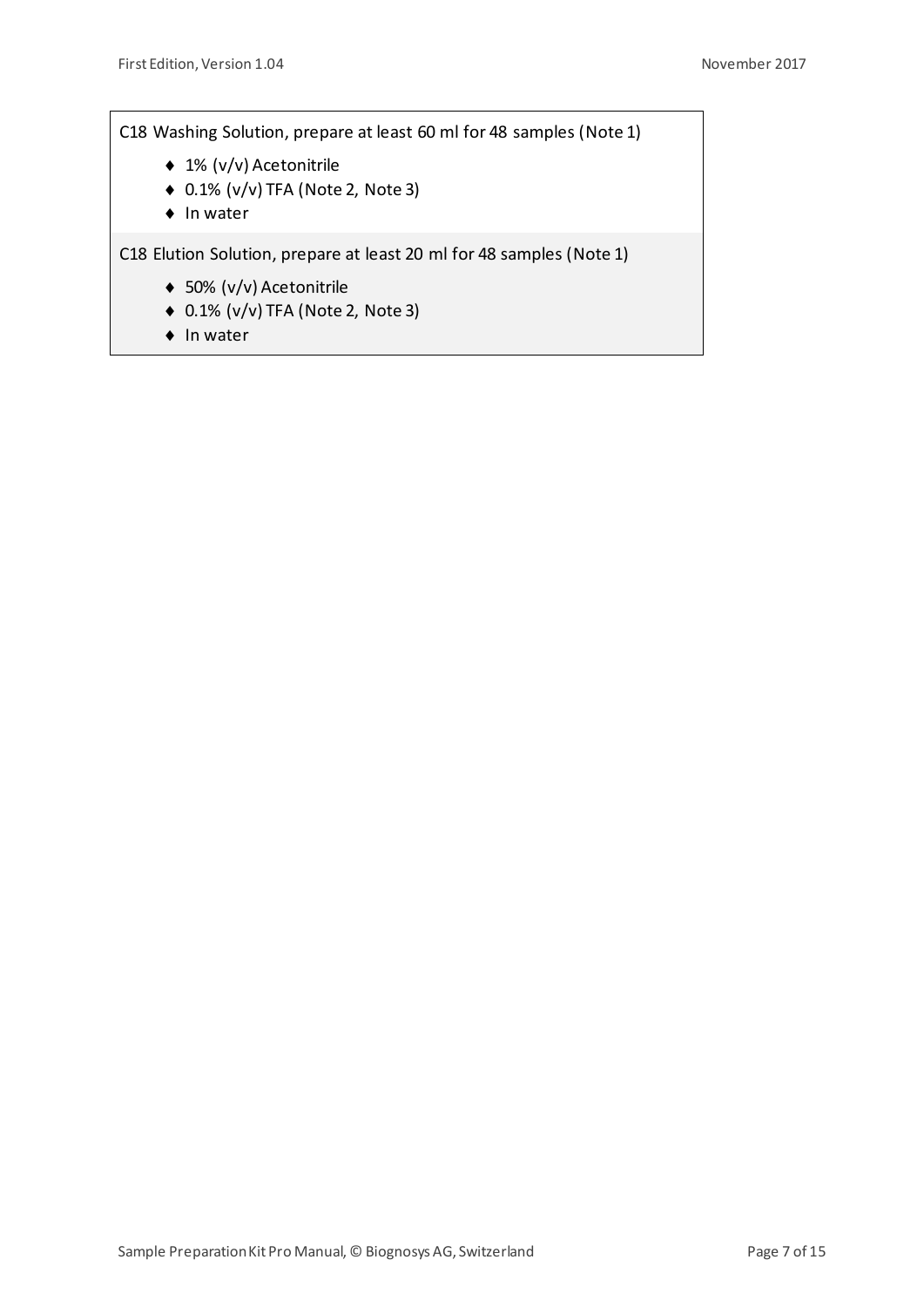### Plasma Sample Preparation Procedure

Sample Requirements

Plasma or serum, 10 µl per sample.

A. Denaturation, reduction and alkylation

- 1. Dissolve 10x Dilution Buffer with water to a total volume of 5 ml (Note 4), vortex until solubilized.
- 2. Dissolve Reduction Stock Solution with 250 µl water, vortex, briefly spin down.
- 3. Prepare Denature Buffer:
	- 3.1. Add 500 µl of 10x Dilution Buffer from step 1 to the Denature Buffer tube. Keep 10x Dilution Buffer in fridge until further usage in step 14.
	- 3.2. Add 25 µl of Reduction Stock Solution to the Denature Buffer tube.
	- 3.3. Fill up Denature Buffer with 2.3 ml of water (Note 4, Note 5).
- 4. Using a multichannel pipette, add 90 µl/well of Denature Buffer to a **new** 96-well plate (Note 6).
- 5. Add 10 µl of a plasma sample in each well (Note 7, Note 8).
- 6. Gently shake the plate or vials on thermomixer for 1 min at room temperature.
- 7. Briefly spin down to collect all liquid at the bottom of the wells.
- 8. Incubate the plate at +37°C, 600 rpm on thermomixer for 30 min.
- 9. Let the samples cool to room temperature while preparing the Alkylation Solution:
	- 9.1. Fill up Alkylation Solution with water to 3 ml (Note 4), vortex, briefly spin down (Note 9).
- 10. Using a multichannel pipette, add 16 µl/well of Alkylation Solution.
- 11. Gently shake the plate on thermomixer for 1 min at room temperature.
- 12. Briefly spin down to collect all liquid at the bottom of the wells.
- 13. Incubate the plate at room temperature **in the dark** for 30 min.
- B. Dilution
	- 14. Prepare 1x Dilution Buffer by mixing in a separate tube 1 ml of 10x Dilution Buffer and 9 ml of water.
	- 15. Using a multichannel pipette, add 150 µl/well of 1x Dilution Buffer to a **new** 96-well plate (Note 6).
	- 16. Using a multichannel pipette, add 15 µl/well of denatured plasma sample (from Section A, step 13).

#### Note 4

To solubilize the provided solid components, dissolve first in a small amount of the stated solvent and fill-up to final volume carefully.

#### Note 5

Warm up the tube to help solubilizing the reagent by holding the tube in warm (<40°C) tap water.

Note 6 If only 48 samples are processed at a time, seal the unused wells.

#### Note 7

Thawed plasma samples should not be left without Denature Buffer at room temperature for longer than 5 minutes.

Note 8 Randomize sample location on plate.

Note 9 Light sensitive, prepare shortly before usage and keep in dark.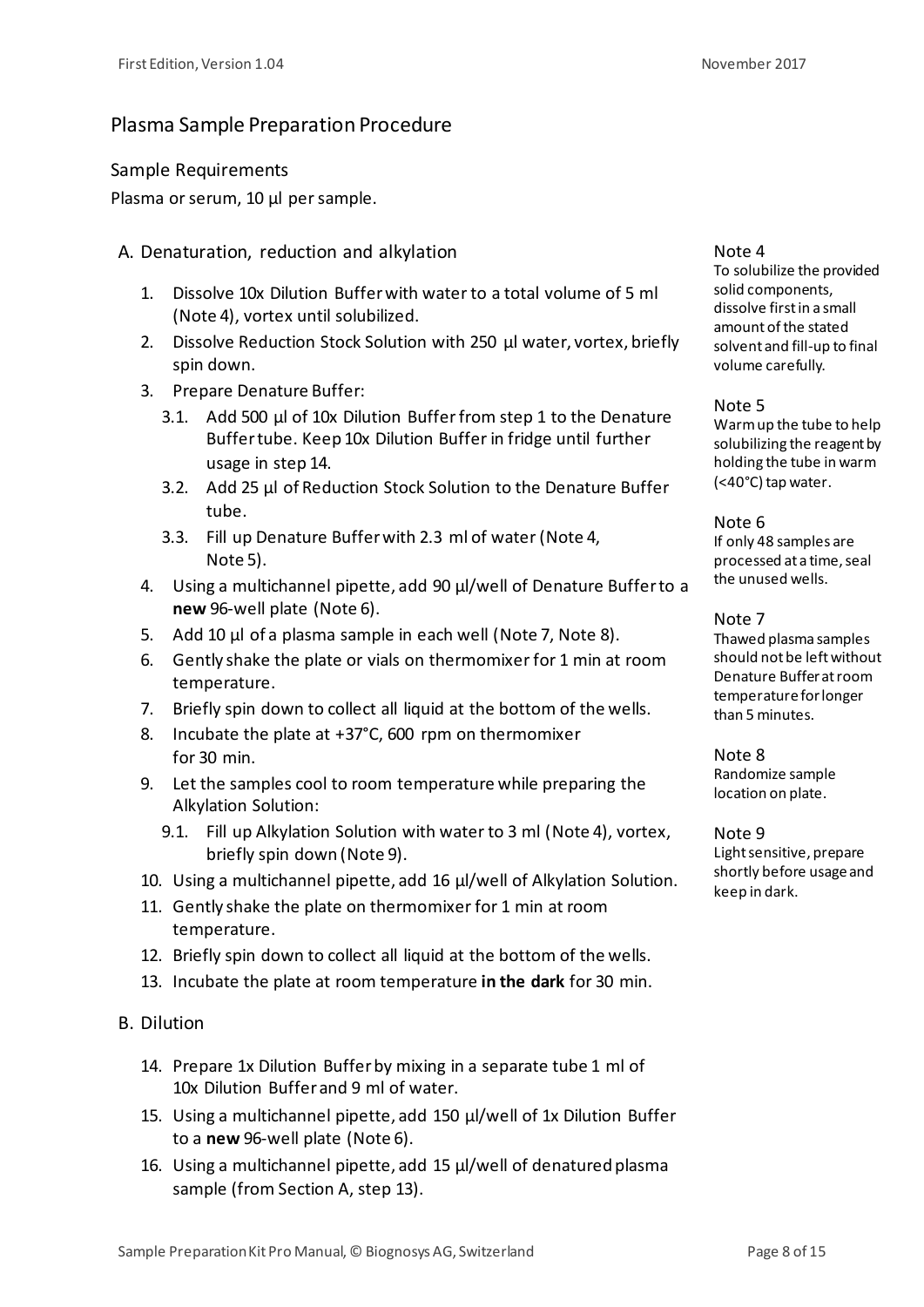*Optional:you might freeze remaining samplein the plate for a repeated analysis.*

- 17. Check pH to be 8–9 in a few wells by pipetting 0.5 µl onto a pH paper or by using a pH-electrode (Note 10).
	- 17.1. If pH is below 8, adjust it in **all** wells using 5 µl of 10x Dilution Buffer.
	- 17.2. Check again in a few wells, repeat steps 17.1 and 17.2 if necessary.
- C. Digestion using endoprotease trypsin
	- 18. Thaw trypsin (0.4  $\mu$ g/ $\mu$ l) and spin down briefly.
	- 19. Add 5 µl/well of trypsin to the 96-well plate from Section B using a single channel pipette.
	- 20. Gently shake the plate on thermomixer for 1 min at room temperature.
	- 21. Briefly spin down to collect all liquid at the bottom of the wells.
	- 22. Incubate the plate at +37°C, 600 rpm in the thermomixer for 3 hours.
	- 23. Acidify samples by adding 20 µl/well of 10% (v/v) TFA solution using a multichannel pipette (Note 11).
	- 24. Check pH to be below 2 in a few wells by pipetting 0.5  $\mu$ l onto a pH paper or by using a pH-electrode.
		- 24.1. If pH is above 2, adjust it in **all** wells adding 5 µl of 10% (v/v) TFA solution.
		- 24.2. Check again in a few wells, repeat steps 24.1 and 24.2 if necessary.
	- 25. Gently shake the plate on thermomixer for 1 min at room temperature.
	- 26. Briefly spin down to collect all liquid at the bottom of the wells.

*Optional: if convenient store samples at -20°C until C18 clean-up.*

D. Sample clean-up using 96-well MACROSpin plates

Spin plate preparation

- 27. Place 96-well MACROSpin Plate on top of a **new** 96-well plate.
- 28. Remove the aluminium protection from the wells that will be used.
- 29. Add 200 µl/well of methanol to each well, centrifuge at 100 x *g* for 1 min, and discard flow-through.
- 30. Using a multichannel pipette, add 200 µl/well of C18 Cleaning Solution, centrifuge at 100 x *g* for 1 min, and discard flow-through.
- 31. Using a multichannel pipette, add 200 µl/well of C18 Washing Solution, centrifuge at 400 x *g* for 1 min, and discard flow-through (Note 12).
- 32. Repeat step 31 two more times.

Note 10 Avoid sample crosscontamination by using fresh tips or cleaning the electrode with water for every sample.

Note 11 Foaming is possible; add 10% (v/v) TFA solution slowly.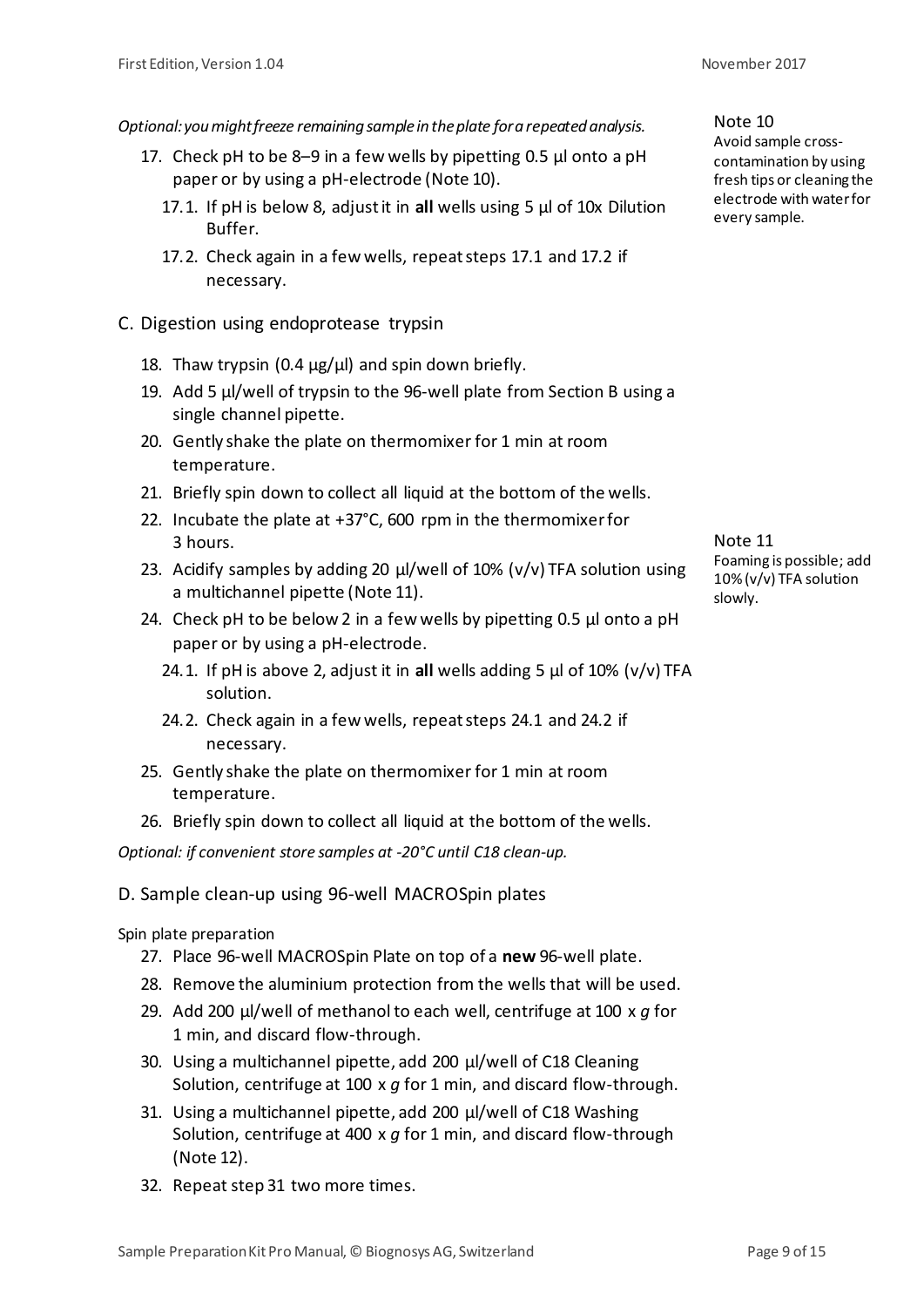Sample loading to spin plate

- 33. Centrifuge (thawed) 96-well plate from Section C with your samples at 1000 x *g* for 1 min.
- 34. Place 96-well MACROSpin Plate on a **new** 96-well plate, keep the old plate for later steps (36 to 39).
- 35. Load samples (supernatant) on 96-well MACROSpin Plate using a multichannel 100 µl pipette, centrifuge at 400 x *g* for 1 min, **do not discard flow-through** (Note 12).
- 36. Place spin plate on the 96-well plate previously used during the spin plate preparation (steps 27 to 32).
- 37. Load flow-through from step 35 on 96-well MACROSpin Plate using a multichannel pipette, centrifuge at 400 x *g* for 1 min and then discard the flow-through (Note 12).
- 38. Add 200 µl/well of C18 Washing Solution using a multichannel pipette, centrifuge at 400 x *g* for 1 min and discard the flow-through (Note 12).
- 39. Repeat step 38 two more times. If applicable, seal the unused wells after step completion and store the plate upon further usage (Note 6).

Elution and sample preparation

- 40. Place 96-well MACROSpin Plate on a **new** 96-well plate.
- 41. Add 170 µl/well of C18 Elution Buffer using a multichannel pipette, centrifuge at 400 x *g* for 1 min, keep flow-through in 96-well plate.
- 42. Repeat step 41 once again, collecting all eluates in the same collection plate (Note 6).

*Optional: if necessary store 96-well plate with samples at -20°C until drying.*

- 43. Dry down the combined eluates using a vacuum centrifuge (Note 13, Note 14), each sample contains approximately 100µg of peptides.
- 44. Dissolve dried samples (step 43) in LC Solution (volume depends on application and LC-MS settings) by pipetting up and down with a multichannel pipette.
- 45. Gently shake the plate on thermomixer for 1 min at room temperature.
- 46. Centrifuge the dissolved samples at 4°C and 1000 x *g* for 20 min.
- 47. Transfer sample supernatants to LC-MS vials or to an autosamplercompatible 96-well plate. You can also store the samples at -20°C.

Note 12 You may increase the centrifugation force up to 1'000 x g in case of low flow rates through the MACROSpinplate.

Note 13 Transfer eluates to Eppendorf tubes, if necessary.

Note 14 Dried samples can be stored at -20°C until usage.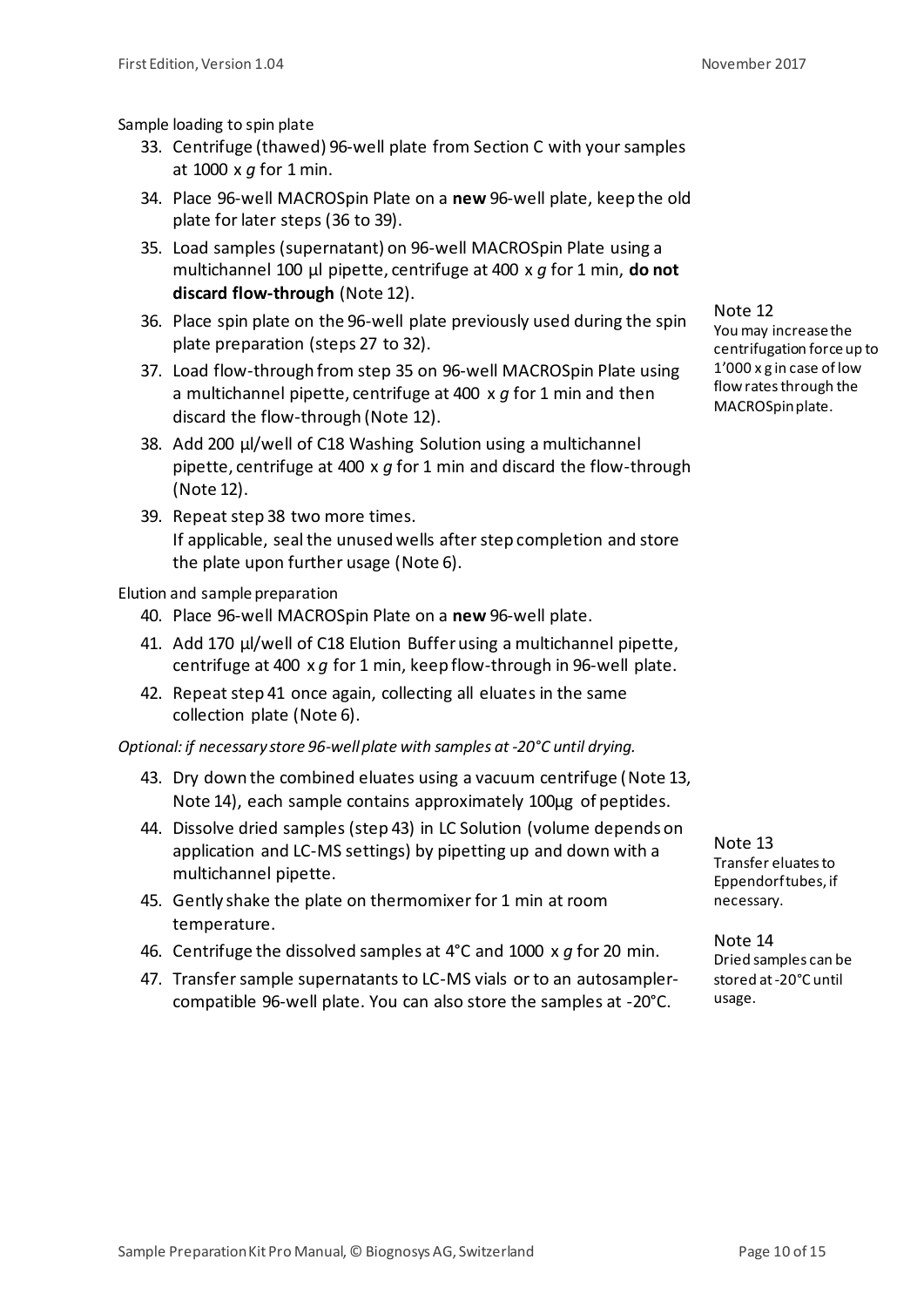# Mammalian Cell Culture Sample Preparation Procedure

#### Sample Requirements

Cell culture pellets, with **at least 100 µg** of total protein per sample (approximately 100'000 to 1'000'000 cells depending on the cell line). If possible do not use trypsin for collection of adherent cells as cell surface proteins are damaged (use cell scraper instead).

#### A. Denaturation

- 1. Dissolve 10x Dilution Buffer with water to a total volume of 5 ml (Note 15), vortex until solubilized.
- 2. Prepare Denature Buffer:
	- 2.1. Add 500 µl of 10x Dilution Buffer from step 1 to the Denature Buffer tube. Keep 10x Dilution Buffer in fridge until further usage in step 14.
	- 2.2. Fill up Denature Buffer with 2.3 ml of water (Note 15, Note 16).
- 3. Add 80 µl of Denature Buffer to each sample and vortex until cell pellet is re-suspended (approximately 1 min).
- 4. Leave the samples on room temperature for 30 min.

*Optional: Transfer one drop of sample on a glass slide and check lysis with a microscope. If intact cells are still visible, additional lysis measures, like bead milling or ultra-sonication might be necessary*

- 5. During incubation you can measure the total protein concentration using a total protein assay (like BCA or Bradford) according to the manufacturer's protocol.
- 6. Prepare 1x Dilution Buffer by mixing in a separate 15 ml tube 1 ml of 10x Dilution Buffer and 9 ml of water.
- 7. Dilute the samples with 1x Dilution Buffer to obtain 100 µl per sample with protein concentration of  $1 \mu g / \mu l$  and transfer diluted samples into a **new** 96-well plate (Note 17). Keep 1x Dilution Buffer in fridge until further usage.

*Optional: If convenient you can freeze your samples on -20ºC. After thawing vortex the samples for 2 min before further use.*

#### B. Reduction and alkylation

- 8. Dissolve Reduction Stock Solution with 250 µl water, vortex, briefly spin down.
- 9. Add 0.5 µl of Reduction Stock Solution to each well.
- 10. Incubate the plate at +37°C, 600 rpm on thermomixer for 30 min.
- 11. Let the samples cool to room temperature while preparing the Alkylation Solution:
	- 11.1. Fill up Alkylation Solution with water to 3 ml (Note 15), vortex, briefly spin down (Note 18).

Note 15 To solubilize the provided solid components, dissolve first in a small amount of the stated solvent and fill-up to final volume carefully.

Note 16 Warm up the tube to help solubilizing the reagent by holding the tube in warm (<40°C) tap water.

Note 17 If only 48 samples are processed seal the unused wells.

Note 18 Light sensitive, prepare shortly before usage and keep in dark at a time,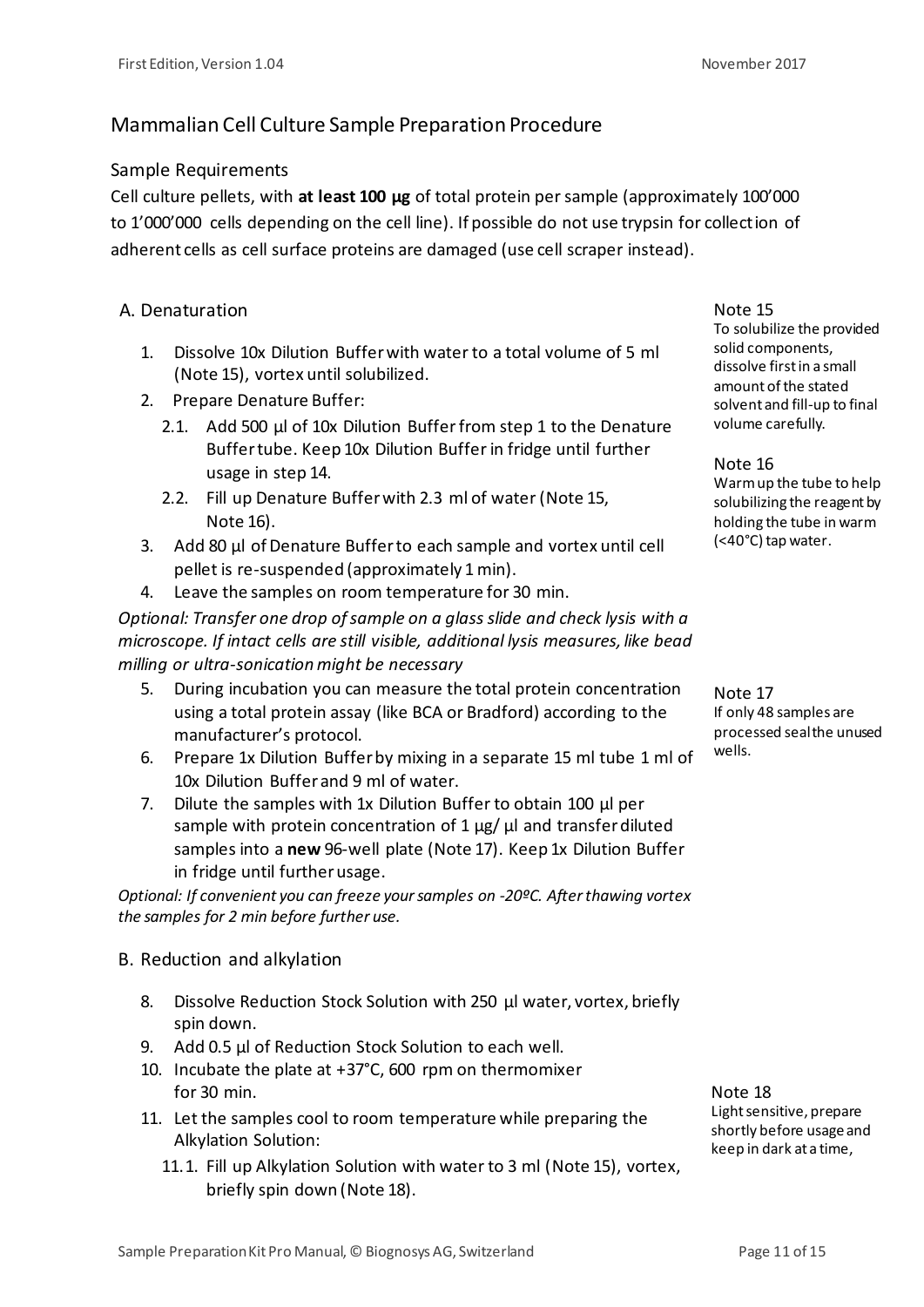- 12. Using a multichannel pipette, add 16 µl/well of Alkylation Solution.
- 13. Gently shake the plate on thermomixer for 1 min at room temperature.
- 14. Briefly spin down to collect all liquid at the bottom of the wells.
- 15. Incubate the plate at room temperature **in the dark** for 30 min.
- 16. Using a multichannel pipette, add 25 µl/well of 1x Dilution Buffer to a **new** 96-well plate (Note 17).
- 17. Using a multichannel pipette, add 25 µl/well of cell lysate sample (from step 15).

*Optional: you might freeze remaining sample in the plate for a repeated analysis.*

- 18. Check pH to be 8–9 in a few wells by pipetting 0.5 µl onto a pH paper or by using a pH-electrode (Note 19).
	- 18.1. If pH is below 8, adjust it in **all** wells using 5 µl of 10x Dilution Buffer.
	- 18.2. Check again in a few wells, repeat steps 17.1 and 17.2 if necessary.
- C. Digestion using endoprotease trypsin
	- 19. Thaw trypsin  $(0.4 \mu g/\mu l)$  and spin down briefly.
	- 20. Add 1 µl/well of trypsin to the 96-well plate from Section B using a single channel pipette.
	- 21. Gently shake the plate on thermomixer for 1 min at room temperature.
	- 22. Briefly spin down to collect all liquid at the bottom of the wells.
	- 23. Incubate the plate at +37°C, 600 rpm in the thermomixer **overnight**. **NEXT DAY:**
	- 24. Acidify samples by adding 20  $\mu$ /well of 10% (v/v) TFA solution using a multichannel pipette (Note 20).
	- 25. Check pH to be below 2 in a few wells by pipetting 0.5 µl onto a pH paper or by using a pH-electrode.
		- 25.1. If pH is above 2, adjust it in **all** wells adding 5 µl of 10% (v/v) TFA solution.
		- 25.2. Check again in a few wells, repeat steps 24.1 and 24.2 if necessary.
	- 26. Gently shake the plate on thermomixer for 1 min at room temperature.
	- 27. Briefly spin down to collect all liquid at the bottom of the wells.

*Optional: if convenient store samples at -20°C until C18 clean-up.*

D. Sample clean-up using 96-well MACROSpin plates

Spin plate preparation

28. Place 96-well MACROSpin Plate on top of a **new** 96-well plate.

Note 19 Avoid sample crosscontamination by using fresh tips or cleaning the electrode with water for every sample.

Note 20 Foaming is possible; add 10% (v/v) TFA solution slowly.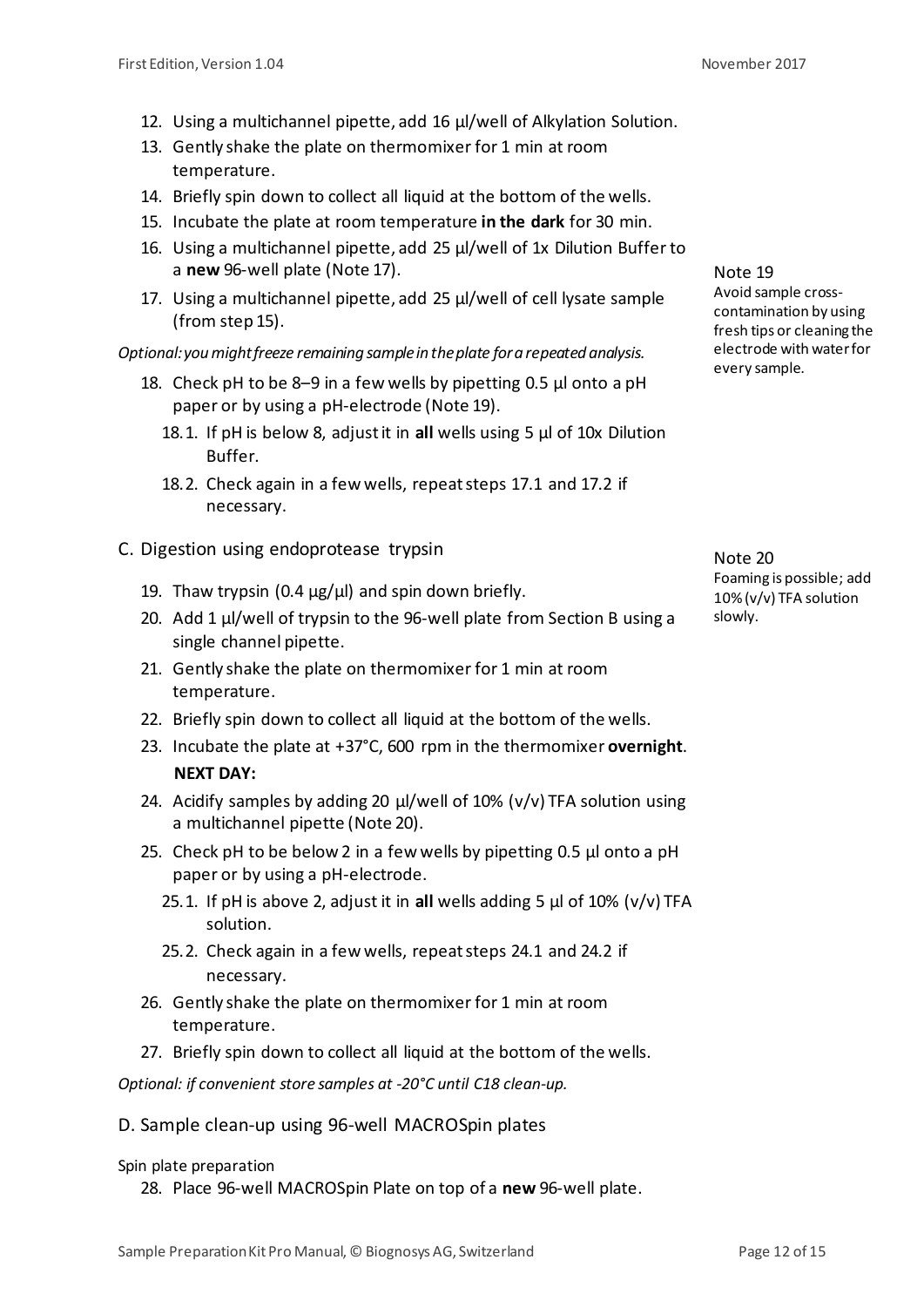- 29. Remove the aluminium protection from the wells that will be used.
- 30. Add 200 µl/well of methanol to each well, centrifuge at 100 x *g* for 1 min, and discard flow-through.
- 31. Using a multichannel pipette, add 200 µl/well of C18 Cleaning Solution, centrifuge at 100 x *g* for 1 min, and discard flow-through.
- 32. Using a multichannel pipette, add 200 µl/well of C18 Washing Solution, centrifuge at 400 x *g* for 1 min, and discard flow-through (Note 21).
- 33. Repeat step 32 two more times.

Sample loading to spin plate

- 34. Centrifuge (thawed) 96-well plate from Section C with your samples at 1000 x *g* for 1 min.
- 35. Place 96-well MACROSpin Plate on a **new** 96-well plate, keep the old plate for later steps (36 to 39).
- 36. Load samples (supernatant) from step 34 on 96-well MACROSpin Plate using a multichannel 100 µl pipette, centrifuge at 400 x g for 1 min, **do not discard flow-through** (Note 21).
- 37. Place spin plate on the 96-well plate previously used during the spin plate preparation (steps 27 to 32).
- 38. Load flow-through from step 35 on 96-well MACROSpin Plate using a multichannel pipette, centrifuge at 400 x *g* for 1 min and then discard the flow-through (Note 21).
- 39. Add 200 µl/well of C18 Washing Solution using a multichannel pipette, centrifuge at 400 x *g* for 1 min and discard the flow-through (Note 21).
- 40. Repeat step 39 two more times. If applicable, seal the unused wells after step completion and store the plate upon further usage (Note 17).

Elution and sample preparation

- 41. Place 96-well MACROSpin Plate on a **new** 96-well plate.
- 42. Add 170 µl/well of C18 Elution Buffer using a multichannel pipette, centrifuge at 400 x *g* for 1 min, keep flow-through in 96-well plate.
- 43. Repeat step 41 once again, collecting all eluates in the same collection plate (Note 17).

*Optional: if necessary store 96-well plate with samples at -20°C until drying.*

- 44. Dry down the combined eluates using a vacuum centrifuge (Note 22, Note 23), each sample contains approximately 20µg of peptides.
- 45. Dissolve dried samples (step 44) in LC Solution (volume depends on application and LC-MS settings) by pipetting up and down with a multichannel pipette.
- 46. Gently shake the plate on thermomixer for 1 min at room temperature.
- 47. Centrifuge the dissolved samples at 4°C and 1000 x *g* for 20 min.

Note 21 You may increase the centrifugation force up to 1'000 x g in case of low flow rates through the MACROSpinplate.

Note 22 Transfer eluates to Eppendorf tubes, if necessary.

Note 23 Dried samples can be stored at -20°C until usage.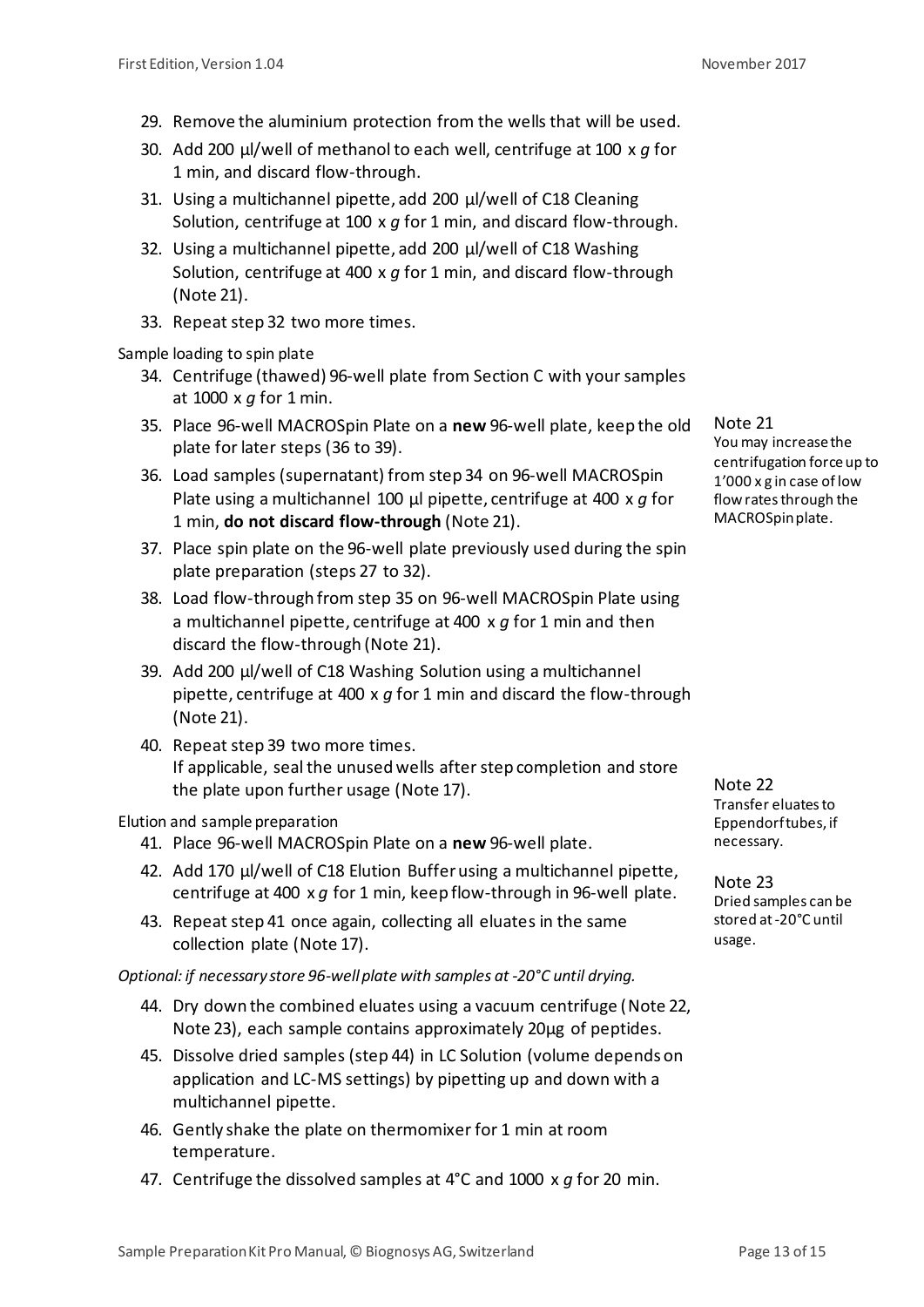48. Transfer sample supernatants to LC-MS vials or to an autosamplercompatible 96-well plate. You can also store the samples at -20°C.